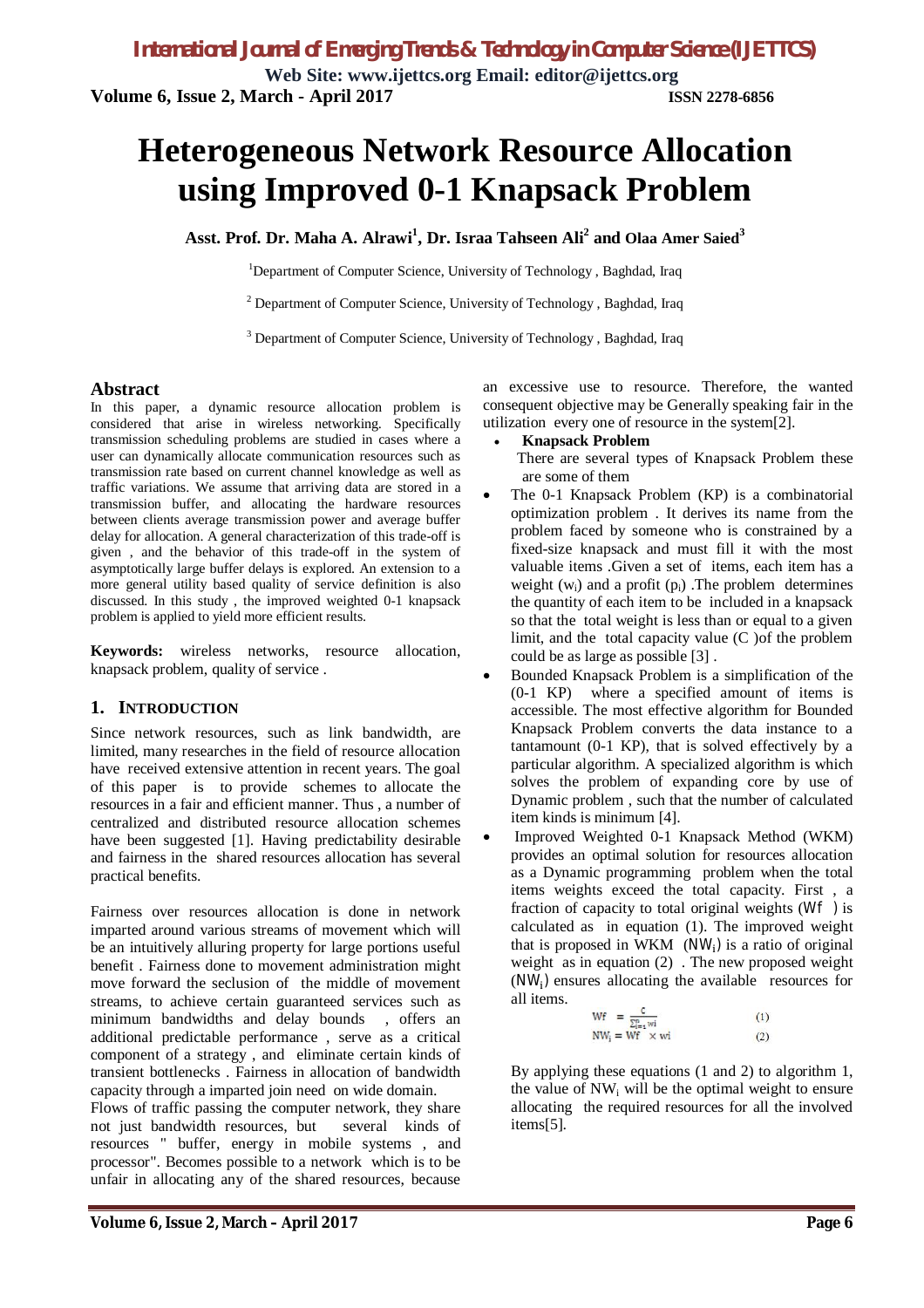# *International Journal of Emerging Trends & Technology in Computer Science (IJETTCS)*

**Web Site: [www.ijettcs.org](http://www.ijettcs.org) Email: [editor@ijettcs.org](mailto:editor@ijettcs.org) Volume 6, Issue 2, March - April 2017 ISSN 2278-6856**

## **2.Related work**

The proposed method is concerned with specific topics of resource allocation that have been studied in related **literatures** 

In 2010 , Yu Sheng , studied A fair and optimal mechanism is required for allocating bandwidth to virtual machine migration in a WAN environment. propose a dynamic resource allocation algorithm running in either centralized or distributed environments[1].

In 2013 , Andr´es Ferragut and Fernando Paganini, studied network resource allocation between users that manage multiple connections, possibly through various paths, wherever every connection is subject to congestion control.They formulate a user centric Network Utility Maximization problem that takes into account the aggregate rate a user obtains from each connection, and suggest decentralized means to obtain this fairness objective [6].

In 2014 , Sarah Lynn Bird, designed a resource allocation framework designed to provide responsiveness guarantees to a simultaneous mix of high throughput parallel , realtime applications in an efficient , scalable and interactive manner. By measuring application behavior directly and using convex optimization techniques, Performance-Aware Convex Optimization for Resource Allocation is used to perform near optimal allocation of resource [7] .

In 2016 , Houda Jmila, enabled dynamic and preventive virtual network resources provisioning to deal with demand fluctuation during the virtual network lifetime, and to enhance the substrate resources usage. She proposed adaptive resource allocation algorithms for evolving virtual network requests , considering a virtual node extension , i.e. an embedded virtual node requiring more resources, when the hosting substrate node does not have enough available resources. And improving the proposal to consider the substrate network profitability. Here work, deals with the bandwidth demand variation in embedded virtual links[8].

# **3 Classifications of a Network Resources Allocation [9]**

Resources allocation include the absolute practice of resources division in the system. Resources allocation will be classified as:

1.Possession: The concept of possession reflects the owners of the resources. two possession types of resources will be adopt: global and individual resources. Single resources are seized by singles and the single level for allocated. Global resources related to systems and are allocated at the system level. For example, global resources are wireless networks channels but single resource is a battery-energy.

- 2.Consumability : that specifies if the resource reduction in the next resource allocation iteration such as , battery power is consuming but channels are nonconsuming
- 3.Allocability : that believes whether resources can be re-allocated .some resources are single in nature one node can be used only one battery . However, bandwidth in wireless networks may be reallocated to various nodes at the same time.
- 4.Quantity: multi-resource or single-resource assignments clarify those amount of the quantity allocation of resource. as just one kind of resources is process in an allocation, it's a single resource allotment. Wile when large number of kinds of resources need aid acknowledged at those same time On allocation, it may be multi resource allotment. such as, channel duty for remote networks will be An single resource allocation. But, The point when it will be acknowledged mutually with bandwidth, the allocation becomes a multi resource allotment. Multi resource allotment generally recognizes associated assets at those same time, for example, " radio, rate and control together, or channels What's more battery vitality together ". That what makes the "multi-resource allocation" greater amount perplexing over "singleresource allocation" is the complex relationship between resources and their impact on the network
- 5.Management: Allocations can be either in a dole out style or controlled centrally. In the localize management, a single dominance unity do allocation decisions usually depend on complete information of the system. While done conveyed management, the hubs make allotment choices themselves, basically In view of neighborhood data of the framework . Often, disseminated administration will be not as a reasonable Likewise unified control due to absence of data. though, there will be insignificant management correspondence overhead, insignificant calculation What's more shorter data accumulation occasion when with dispersed oversaw economy.
- 6.Scope: depend on the scope of allocation it will be arranged Likewise local or global. The local allocation considers allocation locally, while global allocation allocates resources at the overall system phases. Worldwide allocations might hold numerous local allocations. such as, channel allocation done in a large area remote network contain different local allocations since channels can be allocated in various domestic region if no interference is cause.
- 7.Static What's more changing individual Set: Resource allocation might Additionally make ordered Similarly as dynamic individual and static individual allocations by knowing whether the individual set is dynamic alternately static . For example , in mobile ad hoc networks , remote hubs associate Furthermore clear out those networks rapidly requiring the asset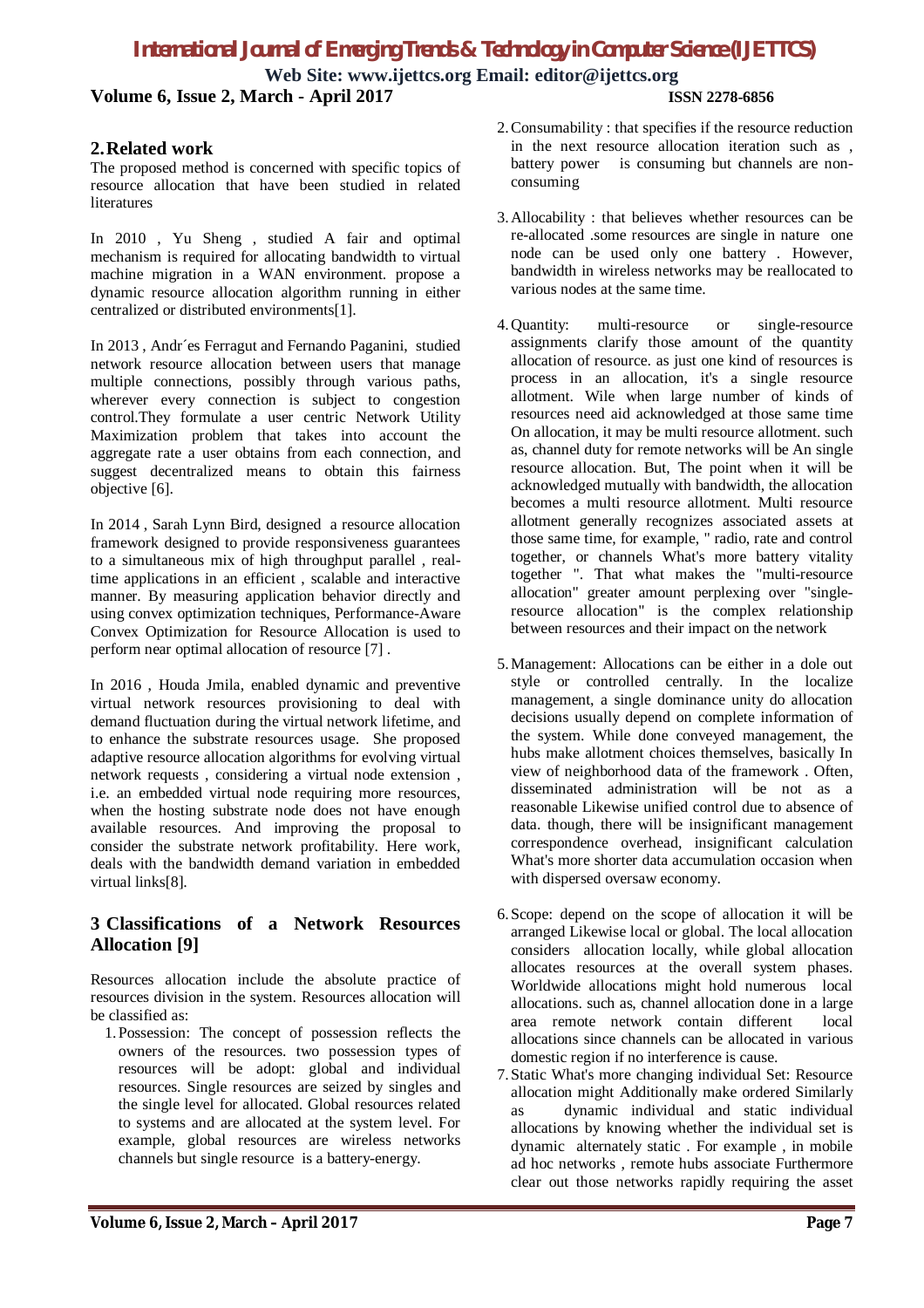# *International Journal of Emerging Trends & Technology in Computer Science (IJETTCS)*

**Web Site: [www.ijettcs.org](http://www.ijettcs.org) Email: [editor@ijettcs.org](mailto:editor@ijettcs.org)**

# **Volume 6, Issue 2, March - April 2017 ISSN 2278-6856**

allotment with Think as of topology transforms where as in IEEE 802.22 networks, the nodes would generally static.

#### **4. The Fairness in a Resource Allocation**

Fairness is a predictability eligible property in the resources allocation in a diversity of situations. In economics and sociology, fairness strategies and metrics have been exhaustively studied in the allocation of welfare and wealth [2]. In OS, they have been mulled over in task scheduling and the access allocation to resources for example I/O, memory and bus [10,11]. In the networks of the computer, they have been mulled over in the available bandwidth allocation among competing flows [2]. having predictability desirable and fairness in the shared resources allocation has several practical benefits.

### **5. The General Structure of The Proposed System:**

The proposed system consists of two main sides. The first side(client side) , where each employee needs to entering each member of the (printer , scanner , screen , CD and USB ) . And the second side (server side) is responsible for exchanging information about and processing as shown in figure 1. The database contains a set of tables, each table resource of network resources. Each resource contains a number of suppliers as well as their status (on / off), as well as a table containing the priority of each client, and the capacity of each resource .



**Figure 1** Functional diagram of the proposed system

the results obtained by implementing the improved algorithm(1) WKM to network resource allocation , The allocation of network resources for (printer , scanner , screen , CD and USB ) by the every need client of resources .



```
Step1: SP_{i,j} \leftarrow \{(0,0)\} // resource : number of resource,
TN :total number of resource
Step2:for resource = 1 to TN -1 do
      sum \leftarrow sum + W_{resource} end for
      fraction \leftarrow C / sum
      for resource = 1 to TN - 1 do
      Wresource←Wresource * fraction
      End for
Step3: for resource = 1 toTN do //Capcount: Capacity 
count
for Capcount ← 0 to C do
      if W_{\text{resource}} \leq C then //
if P_{resource} + SP[resource – 1, Capcount – W<sub>resource</sub>]
                        \frac{1}{2} SP [resource
                        − 1, Capcount]then
 SP[resource, Capcount]
                        \leftarrow P_{resource} + {\sf SP}[i-1,j]- W_{\rm resource}]
else
 SP[resource, Capcount]
                        ← SP[resource − 1, Capcount]
Endif
else
 SP[resource, Capcount] ← SP[resource −
1, Capcount] // W<sub>resource</sub>>C
Endif
end for // Capcount
end for // resource
Step4: resource←TN,Capcount←C
Step5: while resource and Capcount > 0
     if SP[resource-1,Capcount] \neqSP[resource,Capcount] then
      resource← resource1, Capcount←Capcount-
      \mathbf{W}_{\text{resource}}X_{resource} = 1 else 
       resource←resource1
      X_{resource}=0
```
#### **6. Proposed system implementation**

This part clarify the implement of the proposed system data entry and the results as well as information about each client and the validity resource allocation for all client as in the following :

#### **Employee Feeding**

endwhile

endif

 At each client , there is at least one employee who is responsible for entering the necessary information needing the resource to be allocated (printer , scanner , screen, CD and USB ) as shown in figure 2.



**Figure 2** employee Feeding.